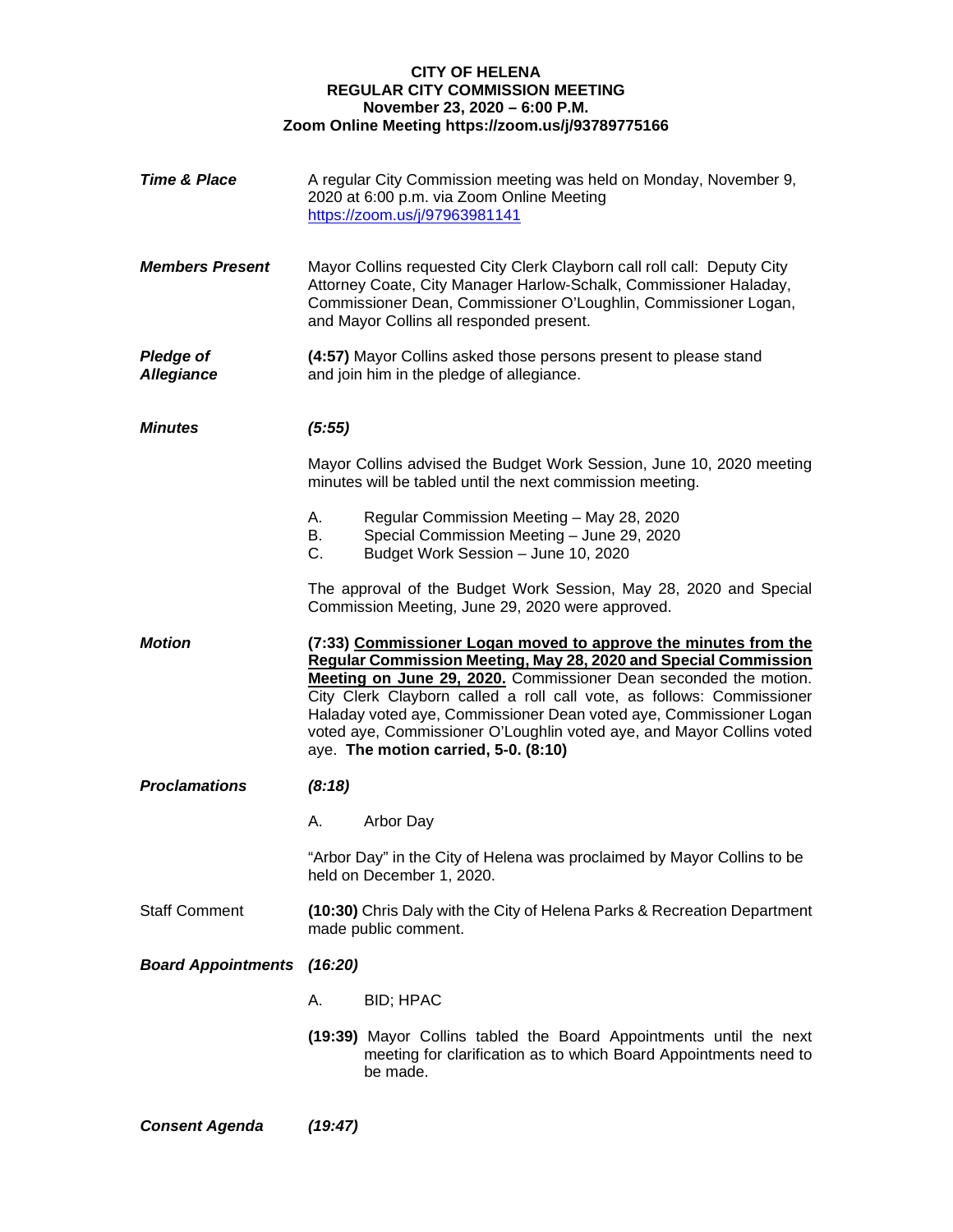A. Claims

City Manager Harlow-Schalk gave a report on the claims and recommended a motion be made to approve claims dated November 2, 2020 through November 6, 2020 & November 13, 2020.

Discussion: **(20:24)** No discussion from the Commission.

Public Comment **(20:26)** No public comment was made.

*Motion* **(20:32) Commissioner Haladay moved to approve Consent Agenda item A Claims.** Commissioner Dean seconded the motion. City Clerk Clayborn called a roll call vote, as follows: Commissioner Haladay voted aye, Commissioner Dean voted aye, Commissioner Logan voted aye, Commissioner O'Loughlin voted aye, and Mayor Collins voted aye. **The motion carried, 5-0. (21:01)**

# *Communications from City Commissioners (21:10)* COMMUNICATIONS/PROPOSALS FROM CITY **COMMISSIONERS**

No comments or proposals were received from the Commission.

## *Report of the City Attorney (21:20)*

No report given

### *Report of the City Manager (21:29)*

|                        | City Manager Harlow-Schalk gave a report in regard to the City of<br>Helena being contacted by a production company to highlight the Helena<br>community. City Manager Harlow-Schalk also recognized Ryan Leland<br>as the new City of Helena Public Works Director. She also recognized<br>Lucy Morell-Gengler, a Planner with the city, who is getting ready to<br>retire. |
|------------------------|------------------------------------------------------------------------------------------------------------------------------------------------------------------------------------------------------------------------------------------------------------------------------------------------------------------------------------------------------------------------------|
| <b>Discussion</b>      | Commissioner Dean had follow-up question for City Manager Harlow-<br>Schalk.                                                                                                                                                                                                                                                                                                 |
| <b>Report from HCC</b> | (27:58) COMMUNICATIONS FROM THE HELENA CITIZENS COUNCIL<br>Diana Hammer gave an HCC report.                                                                                                                                                                                                                                                                                  |
| <b>Regular Items</b>   | (30:13)<br>A. MOVE TO APPROVE A RESOLUTION OF INTENTION TO<br>ESTABLISH FEES TO BE CHARGED FOR SERVICES AND<br>PROGRAMS OF THE CITY OF HELENA AND USE OF CITY<br>FACILITIES TO BE KNOWN AS THE BOOK OF FEES AND<br>CHARGES AND REPEAL ALL PREVIOUS RESOLUTIONS<br>ADOPTING OR ESTABLISHING FEES, AND SET A PUBLIC<br>HEARING FOR DECEMBER 21, 2020.                          |
| <b>Staff Report</b>    | (30:42) Budget Analyst Chris Couey reported that the City of Helena has<br>been working on amending ordinances to remove the fee amounts to<br>consolidate into one place for ease of access, for City employees and                                                                                                                                                         |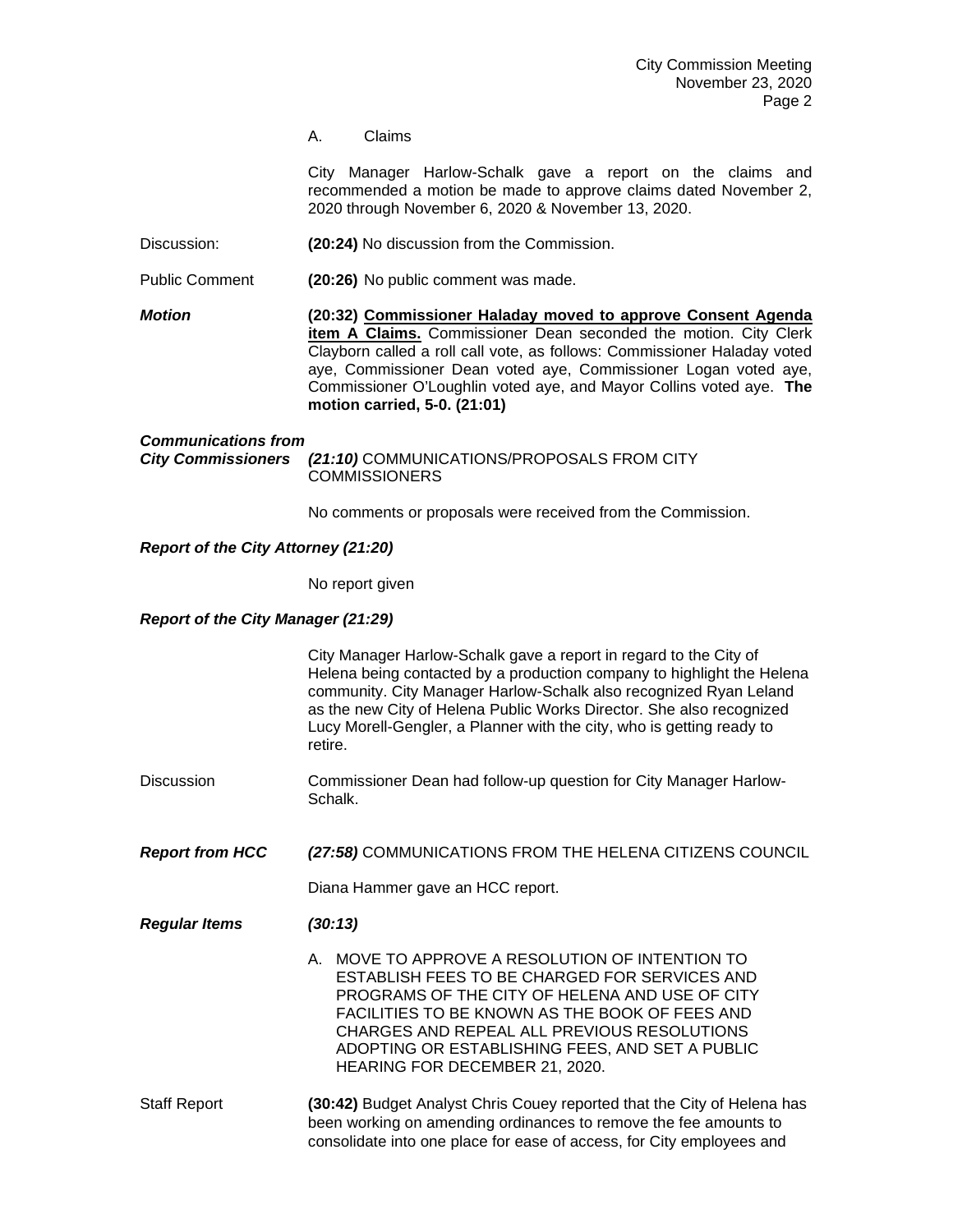the Public. Ordinance #3177-Fee establishment Procedures and Resolution 20003. The process of updating new and increasing fees currently happens many times throughout the year amending many different resolutions and ordinances.

Staff proposed that the City consolidate Fees into the Book of Fees and Charges and have a central location to find all City Fees. These are reflected in Exhibit A with Appendix A. Staff's recommendation is to adopt the new fees in Exhibit B and to adopt the increase in existing fees in Exhibit C.

Staff requested a motion to approve a resolution of intention to establish fees to be charged for services and programs of the City of Helena and use of city facilities to be known as the "Book of Fees and Charges" and repeal all previous resolutions adopting or establishing fees, and set a public hearing for December 21, 2020.

Discussion **(35:44)** Commissioner Dean had follow-up questions and discussion. Commissioner O'Loughlin had follow-up questions and discussion. Commissioner Haladay had follow-up questions and discussion.

Public Comment **(57:02)** No public comment was made.

*Motion* **(57:22) Commissioner O'Loughlin moved to approve a Resolution of Intention to establish fees to be charged for services and programs of the City of Helena and use of city facilities to be known as the "Book of Fees and Charges" and repeal all previous resolutions adopting or establishing fees and set a public hearing date for December 21, 2020.** Commissioner Logan seconded the motion. City Clerk Clayborn called a roll call vote, as follows: Commissioner Haladay voted aye, Commissioner Dean voted aye, Commissioner Logan voted aye, Commissioner O'Loughlin voted aye, and Mayor Collins voted aye. **The motion carried, 5-0. (58:06)**

> B. **(58:10)** CONSIDER A MOTION TO APPROVE AND ADOPT THE DOWNTOWN RENEWAL VISION FOR CRUSE AVENUE.

Staff Report **(58:46)** Michael McConnell and the consultant team (Adam Hughes, Better City and Mike Dowling, Dowling Architects) reported that the Cruse project is an offshoot plan of the Downtown Neighborhood Plan (DNP), approved in 2016 and by extension the Growth Policy. The DNP called upon the City to improve Cruse Avenue for pedestrians with connectivity to the surrounding neighborhoods, potentially add housing, utilizing excess City right-of-way and restructure Cruse Avenue to be a local street emphasizing improved streetscape. In early 2020, the City contracted with Better City to conduct public outreach and craft a new vision for how Cruse Avenue could be redeveloped. Extensive background research including original construction documents up to and including the DNP & Downtown Urban Renewal Plan were used to provide the basis for redeveloping Cruse Avenue. Both plans call for Cruse Avenue to be transformed from the wide right-of-way major collector street that currently exists to the local street which the traffic counts suggest it should be.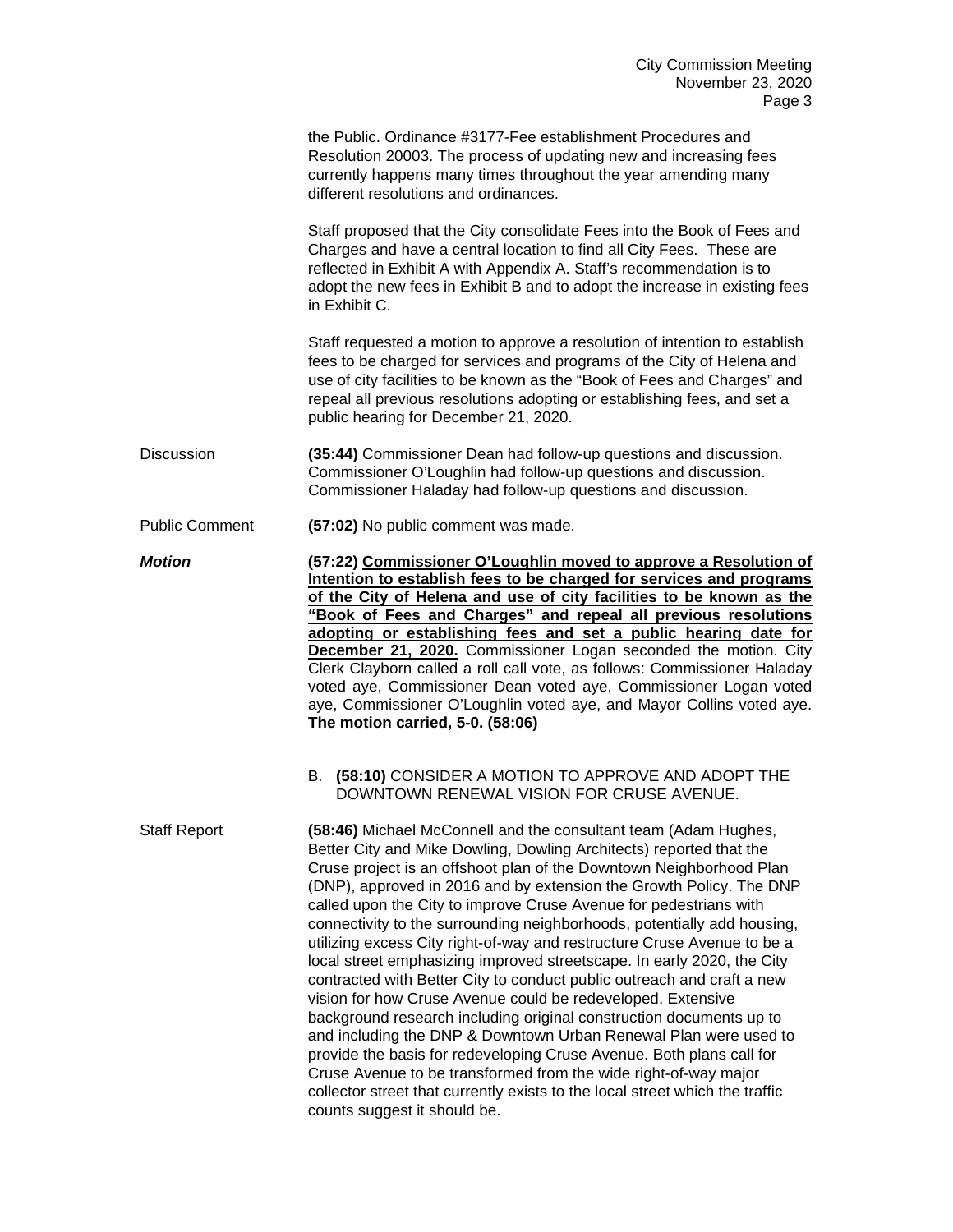Cruse Avenue has been an area of concern in Helena virtually since its construction, with a right-of-way that is too large contextually for its location and poor accessibility. It serves as a barrier not only between the neighborhoods to the east but also between downtown, several parks and the larger trail system. In order to have a functioning and prosperous downtown it is essential to support the redevelopment of Cruse Avenue. This visioning document will enable City staff and stakeholders to chart a course for the redevelopment of Cruse Avenue that is both utilitarian and flexible. Included in the document is a list of potential action steps and policy recommendations that can be used to initiate a variety of projects within the study area as funding opportunities become available. This allows staff to pursue a variety of projects simultaneously if possible or necessary.

The redevelopment of Cruse Avenue will support bicycle, pedestrian and motorist connectivity and safety, increase the number of people living downtown, potentially support the City's goal of establishing land trust properties, beautify an area of downtown that has long been neglected and increase use of city parks and trails. The study will serve as a catalyst for a variety of projects across the study area and could serve a benchmark for a number of stated City goals. This study promotes density, connections to the downtown core and incorporates projects for multimodal safety in an area of huge importance and opportunity for the City of Helena.

By creating more housing options in the downtown neighborhood center, close to where people work and recreate, we can reduce vehicle miles traveled, lower greenhouse gas emissions and increase public health. This study identifies several locations where there could be opportunities for new housing in the downtown core. By creating housing units within existing city owned surface parking lots, the city will potentially lose up to 50 spaces. The final design of the streetscape and the number of housing units created will determine the final amount.

Staff requested a motion to approve and adopt the Downtown Renewal Vision for Cruse Avenue.

| Discussion | (1:19:45) Commissioner Dean had follow-up questions. |
|------------|------------------------------------------------------|
|------------|------------------------------------------------------|

Public Comment **(1:23:18)** No public comment was made.

*Motion* **(1:23:36) Commissioner O'Loughlin moved to approve and adopt the Downtown Helena Renewal Vision for Cruse Avenue.** Commissioner Haladay seconded the motion. City Clerk Clayborn called a roll call vote, as follows: Commissioner Haladay voted aye, Commissioner Dean voted aye, Commissioner Logan voted aye, Commissioner O'Loughlin voted aye, and Mayor Collins voted aye. **The motion carried, 5-0. (1:24:12)**

> C. **(1:24:22)** CONSIDER A CERTIFICATE OF SURVEY (COS) FOR A BOUNDARY LINE RELOCATION BETWEEN TWO CITY OWNED OPEN SPACE TRACTS SHOWN ON COS NO.589492 AND ADJACENT PRIVATE PROPERTY SHOWN AS PARCEL 3 COS NO.3156580. PROPERTIES ARE LOCATED SOUTH OF LA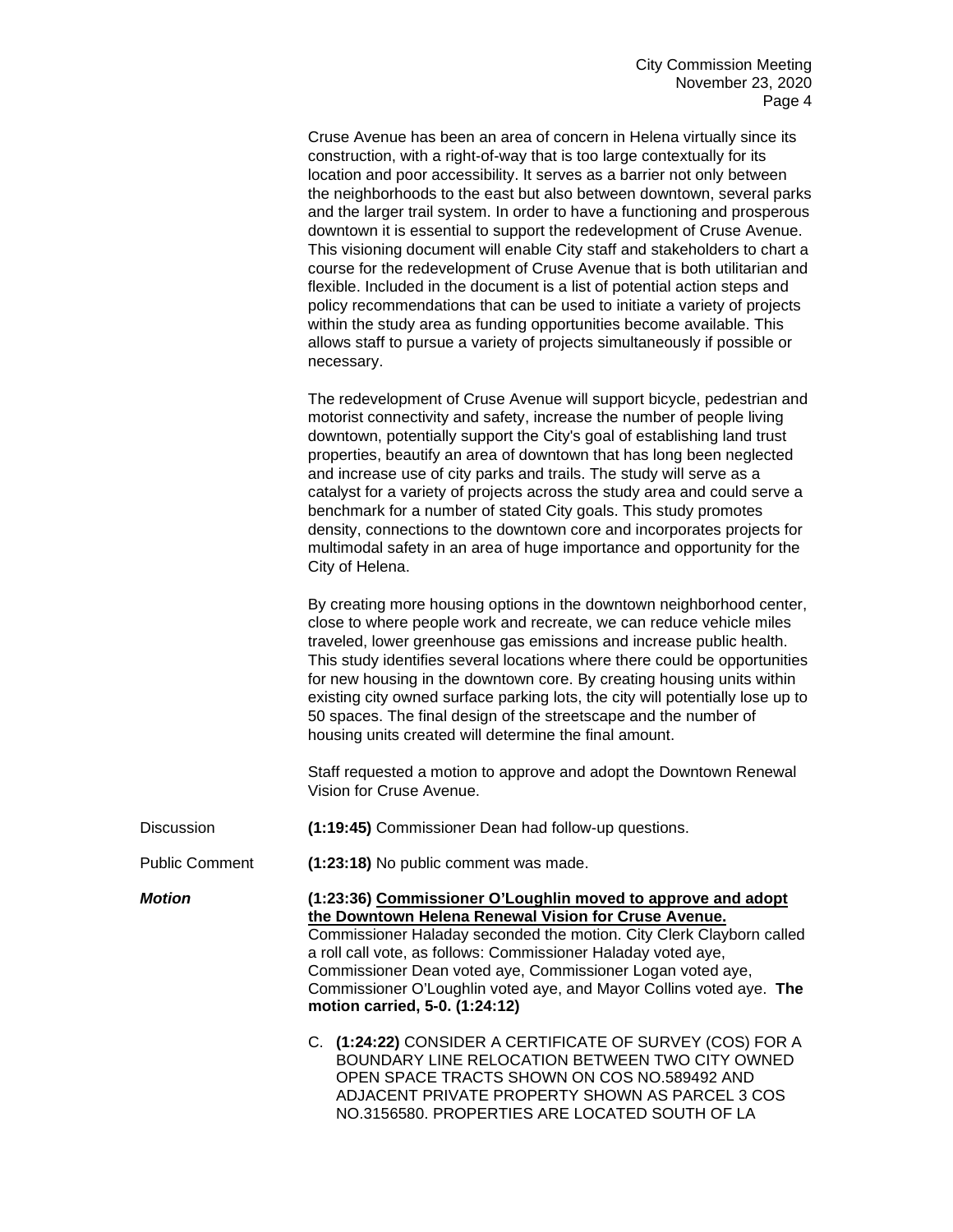#### GRANDE CANNON BOULEVARD IN THE CITY OF HELENA AND ADJACENT TO THE CITY IN LEWIS AND CLARK COUNTY.

Staff Report **(1:24:56)** Kristi Ponozzo, Open Lands, Parks and Recreation Director, and Lucy Morell-Gengler, City Planner II, reported that the city has received a request from Paul and Beckie Graham for a boundary line relocation between city owned property and their adjacent property per the attached request.

> The boundary line relocation would change the number of lots the City owns, from two smaller lots currently identified as Tract A and SW4 Less Tract A shown on COS No.589492 to one lot to be known as Tract A-1. This platting action would not change the square footage of property the City owns or its location. The Grahams property would change from two larger lots to three smaller lots without changing the total square footage of their subject property.

> The subject survey is exempt from subdivision review per Montana Code Annotated 76-3-207 (1) (a) exemption for a boundary line relocation outside of a subdivision. The only component of the plat for City Commission review is the boundary line relocation between city property and the adjoining property. Other actions shown on the plat relate to property located in the county are not within the City Commission's jurisdiction.

Staff proposed a motion to approve a boundary line relocation between City owned property and the adjacent property. Although the boundary line relocation would change the number of lots in city ownership, it would not change the square footage or location of the land in City ownership. Approving the proposed boundary line relocation would demonstrate the City's appreciation for the transfer of property from private ownership to public open space that connects existing public lands.

Staff requested a motion to approve a Certificate of Survey (COS) for a boundary line relocation between two city owned open space tracts shown on COS No.589492 and adjacent private property shown as Parcel 3 on COS No.3156580. Properties are located south of La Grande Cannon Boulevard in the City of Helena and adjacent to the City in Lewis and Clark County.

- Discussion **(1:27:05)** No discussion from the Commission.
- Public Comment **(1:27:15)** No public comment was made.

*Motion* **(1:27:22) Commissioner Haladay moved to approve a Certificate for a boundary line relocation between two city owned open space tracts shown on COS No.589492 and adjacent private property shown as Parcel 3 on COS No. 3156580. Properties are located south of La Grande Cannon Boulevard in the City of Helena and adjacent to the City in Lewis and Clark County.** Commissioner Logan seconded the motion. City Clerk Clayborn called a roll call vote, as follows: Commissioner Haladay voted aye, Commissioner Dean voted aye, Commissioner Logan voted aye, Commissioner O'Loughlin voted aye, and Mayor Collins voted aye. **The motion carried, 5-0. (1:28:15)**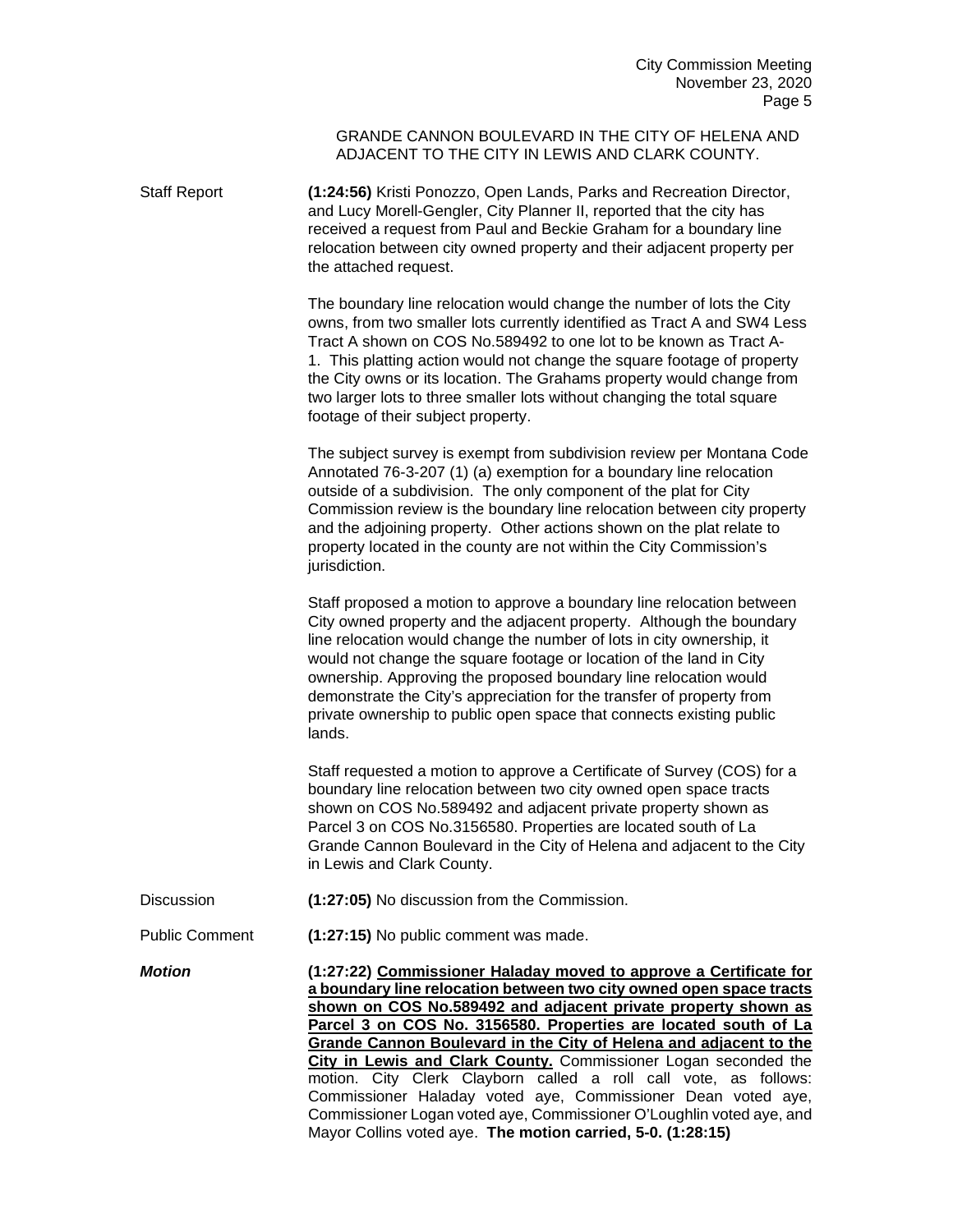D. **(1:28:19)** CONSIDER FIRST PASSAGE OF AN ORDINANCE CREATING THE CAPITAL HILL URBAN RENEWAL DISTRICT ESTABLISHING THE BOUNDARIES THEREOF, AND ADOPTING THE CAPITAL HILL URBAN RENEWAL DISTRICT PLAN, INCLUDING TAX INCREMENT PROVISION PURSUANT TO TITLE 7, CHAPTER 15, PARTS 42 AND 43, MONTANA CODE ANNOTATED, AND ESTABLISHING A PUBLIC HEARING DATE.

Staff Report **(1:28:42)** Community Development Director Sharon Haugen reported that on August 24, 2020, the Helena City Commission adopted a Resolution of Necessity that included a Statement of Blight for the proposed Capital Hill Urban Renewal District. The resolution, in part, declared the area a blighted area and directed that its rehabilitation and/or redevelopment was necessary in the interest of the residents of the City of Helena. The Commission further directed that an Urban Renewal Plan be created for the area. The City hired Better City, Inc to assist in the development of the Plan. The Plan that is under consideration is the result of several stakeholder interviews, public meetings, and review of the 2019 Growth Policy and other documents relating to the Capital Hill area. The goals stated in the Plan are the result of these meetings and a review of the 2019 Helena Growth Policy.

> MCA Section 7-15-4213 requires that the Consolidated Planning Board review the Urban Renewal Plan and provide a written recommendation to the City Commission as to whether the Urban Renewal Plan conforms to the 2011 Growth Policy. On October 20, 2020, the Planning Board heard a presentation regarding the proposed Urban Renewal Plan and the goals identified in the Plan. The presentation also evaluated how these goals were in conformance with the City's current Growth Policy. At that meeting, the Planning Board made a final determination and formal recommendation for the City Commission's consideration that the Capital Hill Urban Renewal Plan and its goals were in conformance with the 2019 Growth Policy.

Prior to the adoption of this ordinance, a public hearing must be held. That hearing is proposed for December 7, 2020. As part of the public hearing process, there will be notice of the hearing sent to all property owners' whose names appear on the county treasurer's tax rolls as the owners or purchasers under contracts within the district pursuant to Title 7, Chapter 15, Parts 42 and 43, MCA. A copy of the draft plan can be found on this link [https://www.helenamt.gov/cd/planning](https://www.helenamt.gov/cd/planning-division/current-projects)[division/current-projects.](https://www.helenamt.gov/cd/planning-division/current-projects) A hard copy of the plan can be obtained by contacting the Community Development Department located at 316 N. Park, Helena, MT.

Two Zoom meetings were held on November 5th and 6th, 2020 to discuss the draft plan and boundary. Notices were sent to all the property owners affected by the district. In addition, notice was on the City of Helena's website and other social media. Several property owners attended the meetings, the majority of which expressed support for the redevelopment of the area and the idea of an Urban Renewal District. However, there was an overall concern that with redevelopment would mean increased property values. This would result in increased taxes. A couple of the residential property owners had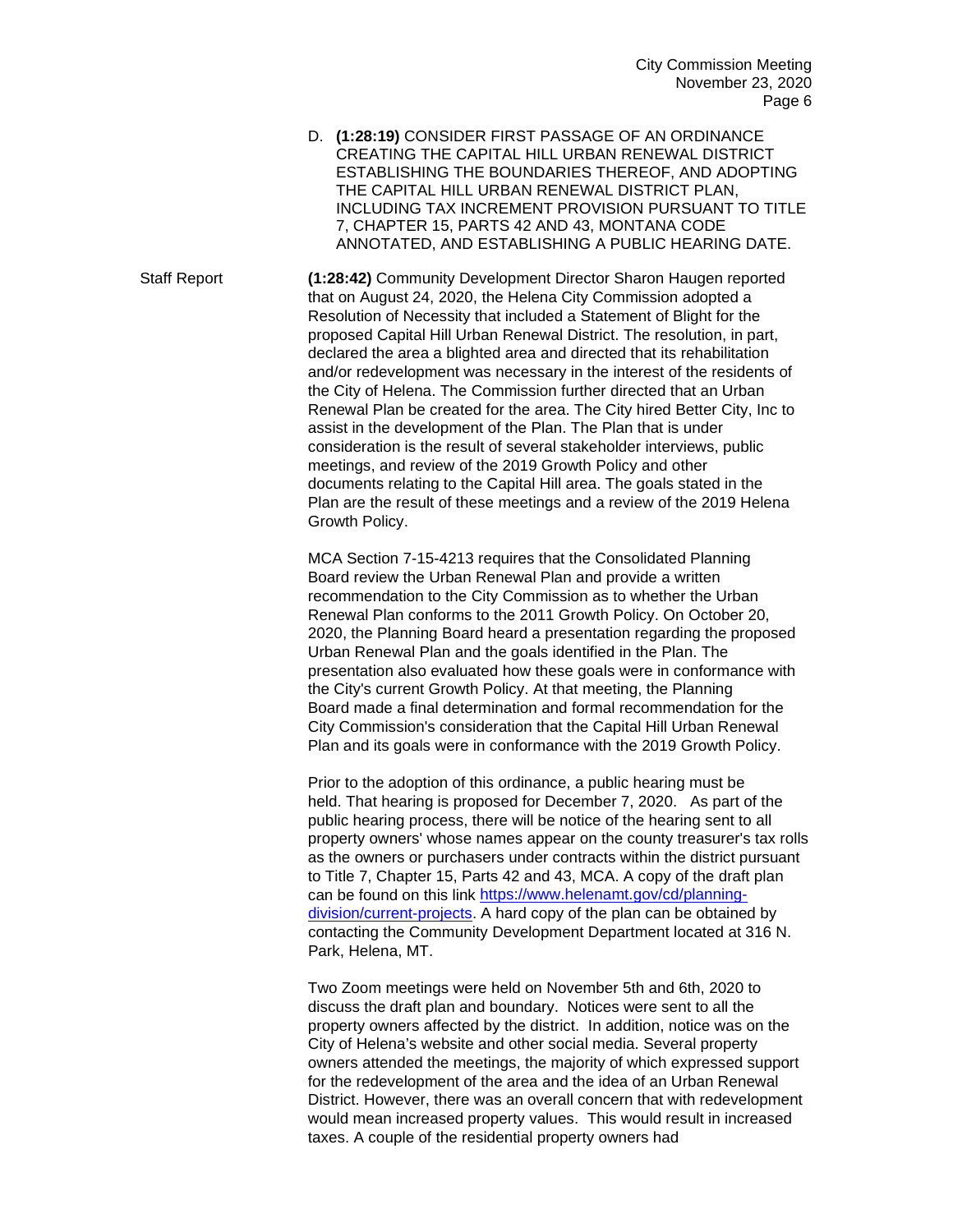questions concerning the need to include residential properties into the district. The majority of those attending the calls expressed support for the goals of the project.

Staff's proposal is to grant first passage and schedule a public hearing on the merits of creating a Capital Hill Urban Renewal District and to potentially use tax increment financing to make necessary improvements in the district. The creation of the district and the resulting opportunities associated with tax increment financing and other mechanisms as identified in the Plan would help fund projects that would improve the area's and infrastructure, encourage the revitalization and redevelopment of the area. This area has been identified in the 2019 Helena Growth Policy as an area with potential for redevelopment and infill. It also encouraged the establishment of Neighborhood Centers which will include mixed use areas. The 2019 Plan also included the preservation of existing housing and the provision of all types of housing in the City. The creation of an Urban Renewal District was will assist in these areas. As stated before, the 2019 Growth Policy encouraged the establishment of Neighborhood Centers and this area was identified as one of the three key areas for a Neighborhood Center. The replacement development concept calls for a mix of housing, retail and office, and will likely have a ripple effect on the surrounding commercial and residential properties. It may also influence the future of the Prospect/11th Avenue couplet, potentially arguing for pedestrian-friendly revisions to each arterial to maximize the attractiveness and viability of this evolving center. The creation of an Urban Renewal District and potential use of tax increment financing will provide opportunities for the city to meet those goals. The development of the Urban Renewal Plan is a combination of the results of several studies, stakeholder meetings and other public outreach, and represents the results of these efforts. The goals relating to enhancing the motorized and non-motorized infrastructure and encouraging greater diversity in the area are goals that were identified by many of the stakeholders interviewed in the process and by the Planning Board. The creation of an Urban Renewal District is one of the few tools that cities have to encourage redevelopment in an area and the use of this tool is appropriate at this time. It is also one of the tools that encourages public private partnerships.

Redevelopment of the Capital Hill area is a more efficient use of existing infrastructure. The use of TIF funds have been used in other communities to help fund improvements necessary to bring existing buildings up to code. This use of funds is also contemplated in this Plan and would help extend the useful life of these buildings and help to make them more efficient. It is anticipated that the actions resulting from the Plan will increase the overall taxable value of the proposed district through strategic public and private investment. The increase in taxable value from a set baseline level will be redirected back into the district. The increment that is derived from the increase in taxable value, therefore, will stay in the district and will not be available to be used elsewhere in the city.

Staff requested a motion to approve first passage of an ordinance creating the Capital Hill Urban Renewal District, establishing the boundaries thereof; and adopting the Capital Hill Urban Renewal District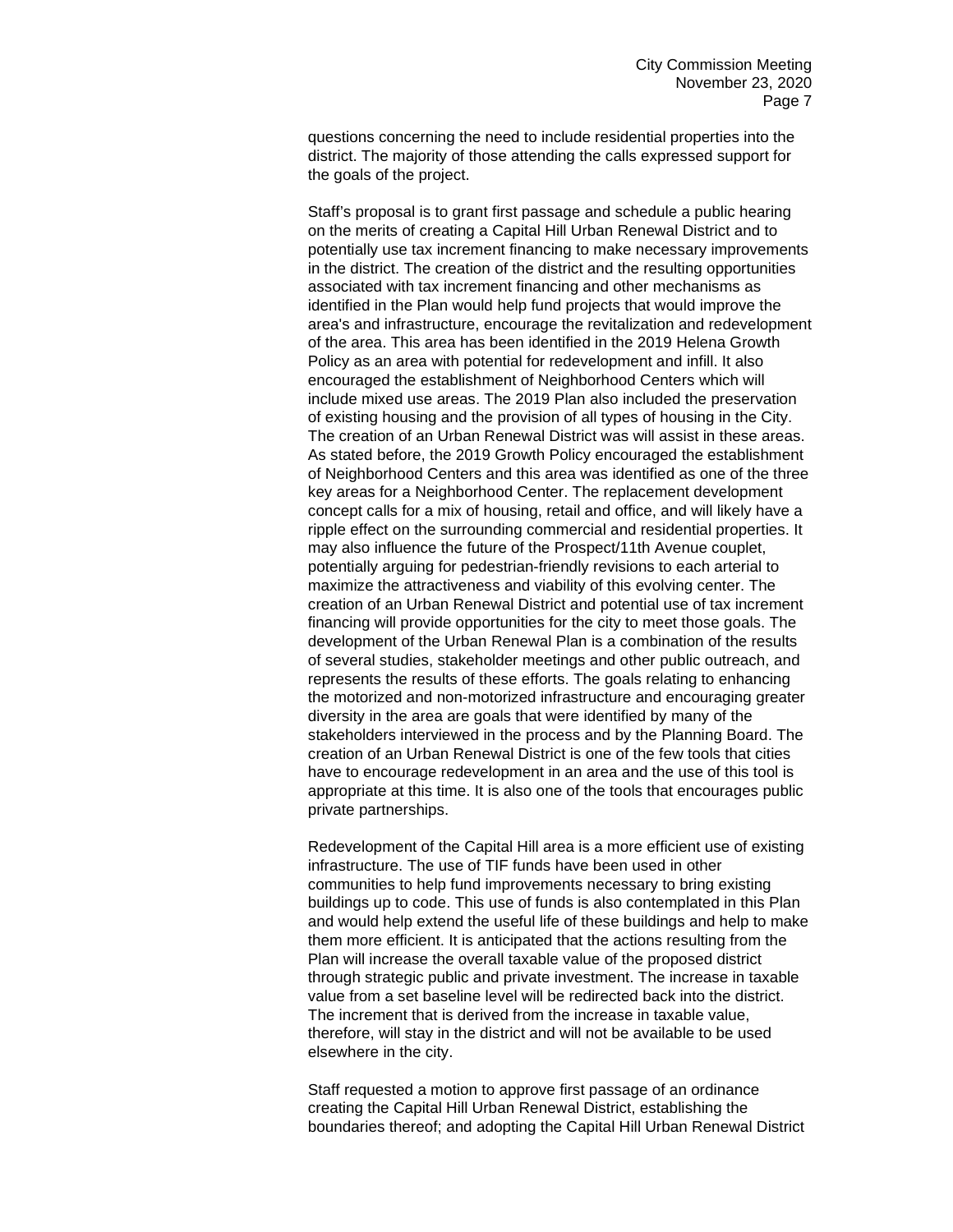Plan, including a tax increment provision pursuant to Title 7, Chapter 15, parts 42 and 43, Montana Code Annotated; and set a public hearing date for December 7, 2020.

- Discussion **(1:47:33)** Commissioner Dean had follow-up questions.
- Public Comment **(1:49:04)** No public comment was made.

*Motion* **(1:49:27) Commissioner Logan moved to approve first passage of an ordinance creating the Capital Hill Urban Renewal District, establishing the boundaries thereof; and adopting the Capital Hill Urban Renewal District Plan, including a tax increment provision pursuant to Title 7, Chapter 15, parts 42 and 43, Montana Code Annotated; and set a public hearing date for December 7, 2020.** Commissioner Dean seconded the motion. City Clerk Clayborn called a roll call vote, as follows: Commissioner Haladay voted aye, Commissioner Dean voted aye, Commissioner Logan voted aye, Commissioner O'Loughlin voted aye, and Mayor Collins voted aye. **The motion carried, 5-0. (1:50:22)**

> E. **(1:50:25)** CONSIDER A RESOLUTION OF INTENTION TO AMEND THE REVISED FISCAL YEAR 2021 BUDGET BY AMENDING RESOLUTION 20609 TO INCLUDE APPROPRIATIONS FOR \$299,627.38 (AS OF NOVEMBER 10, 2020) AND SET A PUBLIC HEARING FOR DECEMBER 21, 2020.

Staff Report **(1:50:52)** Budget Analyst Chris Couey reported that the Commission adopted the Revised Fiscal Year 2021 budget on June 29, 2020. On November 9, 2020 the Commission approved the creation of an Affordable Housing Trust fund. The Commission has expressed interest in transferring the proceeds from the sale of the property commonly referred to as "the old bus depot" and KCAP Park from the Community Renewal fund to the newly created Affordable Housing Trust fund.

> These proceeds were received by the city in fiscal year 2020 and as such are currently in the fund reserve (fund balance). Increasing appropriations from fund reserves to complete this transfer requires a resolution amendment to the revised fiscal year 2021 budget as this transfer is not a designated use of the Community Renewal fund's reserves.

Staff's proposal is to consider a resolution of intention amending the revised fiscal year 2021 budget for the city of Helena, Montana by amending resolution 20609 to include appropriations for \$299,627.38 (as of November 10, 2020) and set a public hearing for December 21, 2020. This transfer provides the newly created Affordable Housing Trust fund with initial funding without affecting any other currently scheduled purchases or projects.

Transferring the reserves of this fund in full, coupled with the language for funding the Affordable Housing Trust fund in the future through the sale of City property, will effectively eliminate the Community Renewal fund. Currently, the Community Renewal fund receives all or a portion of the sale of City properties that are not of enterprise fund origin or lack a clear lineage of ownership by any department. These guidelines were